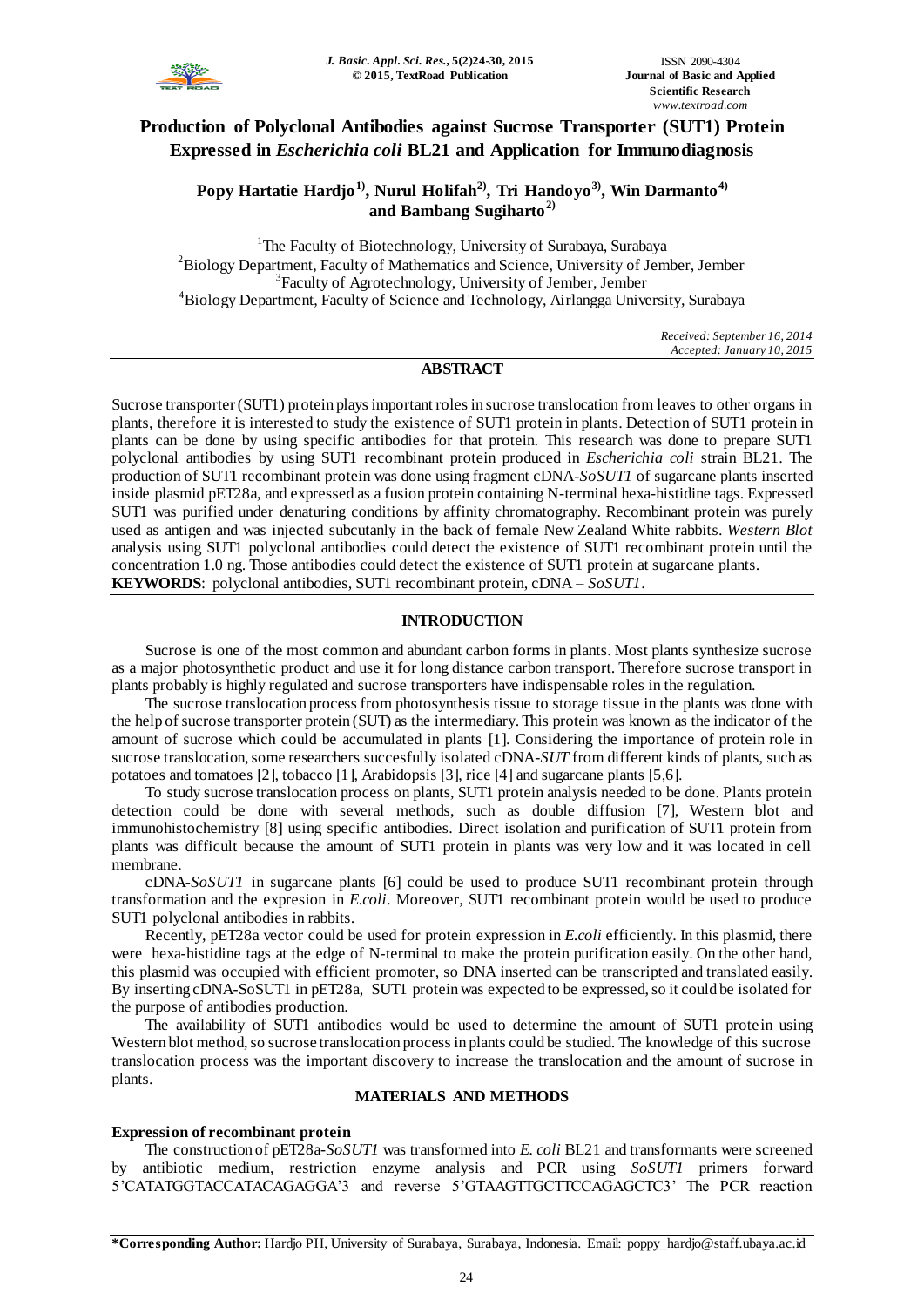consisted of one cycle at 94  $^{\circ}$ C for 2 min, 30 cycles at 94  $^{\circ}$ C for 30 s, 55  $^{\circ}$ C for 60 s and 72  $^{\circ}$ C for 2 min, and a final extension step at 72  $\degree$ C for 7 min. The amplified product was analyzed by 1% agarose gel electrophoresis. Recombinant plasmids were extracted from two clones using the Roche *High Pure Plasmid Isolation* kit and sequenced using the same primers for colony screening in order to confirm the integrity of the ORF. A single clone, containing pET28a-*SoSUT1* was selected for expression studies. A single clone of *E.coli* BL21 contained with the construction of pET28a-*SoSUT1* plasmid [9] were grown in 4 mL of liquid LB medium contained with 35 mg/L chloramphericol and 50 mg/L kanamycin in shaker incubator (37°C 150 rpm) overnight and it was used as starter. 4 mL starter culture was inoculated to 200 mL of liquid LB medium contained with 35 mg/L chloramphenicol and 50 mg/L kanamycin; and it was incubated for 3 hours until it reached optical density (OD600nm) 0.7 , then 0.5 mM inducer isopropyl-β-D-thiogalactopyranoside (IPTG) was added and it was incubated for 5 hours at  $37^{\circ}$ C on shaker, 150 rpm.

#### **Verification and localization of expressed recombinant protein**

Cells were harvested by using  $5000$  rpm microcentrifugation for 10 minutes at 4 °C. The pellets were resuspended in NPI-10 buffer pH 8 (50mM NaH<sub>2</sub>PO<sub>4</sub>, 300 mM NaCl and 10 mM imidazole) and 100  $\mu$ g/mL lysozyme was added. The pellets was sonicated for 3 minutes and centrifuged (12000 rpm) at 4 °C for 20 minutes. Supernatant (soluble fraction) was taken to examine the existence of SUT1 recombinant protein. Pellet, which contained cell debris (insoluble fraction), was resuspended with NPI -10 buffer and centrifuged at 12000 rpm, at 4°C for 20 minutes. Supernatant was thrown away and pellet resuspended with DNPI-10 buffer pH 8.0  $(50 \text{ mM } \text{NaH}_2\text{PO}_4, 300 \text{ mM } \text{NaCl}$  and 10 mM imidazole and 8 M urea) and sonicated for 3 minutes to diffuse the membrane protein. Suspension was centrifuged at  $12000$  rpm,  $20^{\circ}$ C for 20 minutes and supernatant obtained (insoluble fraction) were analyzed. Soluble and insoluble fraction were analyzed for SDS-PAGE to find the location of the expression of SUT1 recombinant protein.

# **Purification of recombinant SUT1 protein**

The SDS – PAGE analysis was done with the concentration of 15% akrilamid for *separating gel* which contained 30% akrilamid, Tris – HCl pH 8.8, SDS 10%, 50 μL ammonium persulfate (APS) and 5 μL N, N, N', N'-tetramethylethylenediamine (TEMED) and the concentration of 4.5 % akrilamid for stacking gel 30% akrilamid, Tris – HCL pH 6.8, SDS 10% and 4.5 μL TEMED [10]. After the location of SUT1 recombinant protein expression being discovered at insoluble fraction, supernatant purification (insoluble fraction) was done with the column of Ni – NTA resin affinity chromatography. The resin which was ready to use was placed in a chromatography column and equilibrated with DNPI – 10 buffer. Purification result of SUT1 recombinant protein was analyzed by SDS – PAGE to check the protein purity, and if it was still found contaminant protein, the cutting of the gel and the protein electroelussion would be done. Urea was removed by dialyzing buffer of phosphate buffer saline (PBS) pH 7.4 contained with 8 g NaCl, 0.2 g KCl, 1.44 g Na<sub>2</sub>HPO<sub>4</sub>, 0.24 g KH<sub>2</sub>PO<sub>4</sub> in 1 L buffer for 12 hours with constant stirring at  $4^{\circ}$ C.. The following steps, after 12 hours, the buffer was replaced with a new same buffer. The concentration of refolded protein was measured by the Lowry method [11] using bovine serum albumin (BSA) as a standard. The protein was aliquoted before lyophilization [12]and stored at -  $20^{\circ}$ C.

# **Production and evaluation of polyclonal antibody raised against recombinant SUT1 protein**

The production of SUT1 polyclonal antibodies was done by injecting SUT1 recombinant protein (antigene) in female New Zealand white rabbits. A week before injection, pre-immune blood serum was taken from veins of the rabbits' ears. Injection was done by mixing SUT1 recombinant protein (0.5 mg) with *Freund's Complete Adjuvant* (FCA) ( 1 : 1 ) until it was homogeneous, and then it would injected subcutaneously at the rabbits' back. After 2 weeks, *booster* injected was implemented by mixing the antigen of SUT1 recombinant protein (0.1 mg) with *Freund's Incomplete Adjuvant* (FIA) (1 : 1) until it was homogeneous. It was done continuously once a week until 9 weeks [13].

#### **Ouchterlony analysis**

Ouchterlony analysis was done by dissolving *agarose* 1 % with *agarose solution buffer* which contained 0.5 M Tris – HCl, 0.1 M EDTA, NaCl and 0.1 M NaN<sub>3</sub>. The solution was heated in *microwave oven* until it was homogeneous, then it was poured in *glass plate* evenly. The solution was left to be cold and frozen, then the well was made with diameter of  $2 - 3$  mm and the distance between each well was 0.5 cm. Antigen and antibodies solution were put inside well side by side and they were incubated for 2 days and were observed. The precipitin line formed between well of antibodies and antigen were stained with *Coomassie Briliant Blue* (CBB) 0.1 %.

#### **Western blot analysis**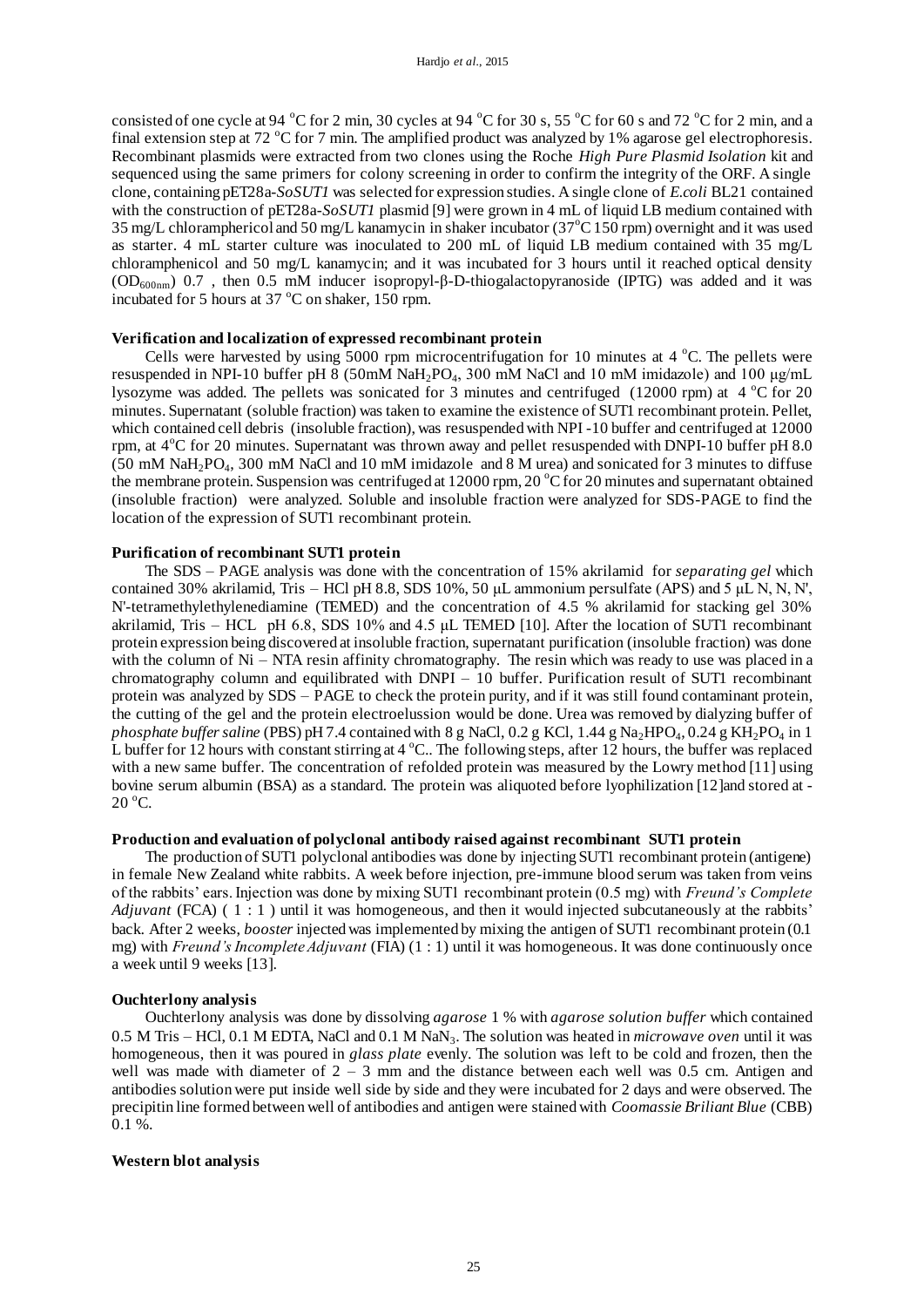The samples of SUT1 recombinant protein with the concentration of 1 ng, 10 ng, 100 ng and 1000 ng were analyzed using SDS – PAGE. The separated proteins were electroblotted onto nitrocellulose membrane using Semi-dry Trans-Blot at 180 mA for 2.5 hours. The membrane was washed 3 times using Tris Buffer Saline (TBS, 25 mM Tris-Cl pH 7.5, 150 mM NaCl, 3 mM KCl) for 5 minutes each. After being washed, protein in the membrane was blocked by submerging it in 2 % non-fat powdered milk in TBS for 30 minutes. Then, membrane was submerged in TBS contained with 2 % non-fat powdered milk and primary antibodies was given (SUT1 polyclonal antibodies) with the dilution of 2000x, incubated overnight with the gentle shaking. Membrane was rewashed 3 times with TBS for 5 minutes each, then it was given secondary antibodies, goat anti-rabbit IgG alkaline phosphatase (AP)-conjugate in TBS non-fat powdered milk 2 % and incubated for an hour at room temperature. The bands of interest were visualized by reaction with freshly prepared substrate: 5 bromo-4-chloro 3-indolyl-phosphate (BCIP, 168\_g/mL) and nitroblue tetrazolium (NBT, 332\_g/mL), in developing buffer (0.1M Tris buffer, pH 9.5, containing 0.1M NaCl and 5 mM MgCl<sub>2</sub>). The protein which could be detected in certain concentration showed the sensitivity of antibodies titer.

#### **The detection of SUT1 protein in plants**

Crude leaf extracts were prepared by grinding the leaf tissue in 3 mL extraction *buffer* (50 mM MOPS - NaOH pH 7.5, 10 mM MgCl<sub>2</sub>.6H<sub>2</sub>O, 1 mM EDTA, 2.5 mM *dithiothreitol* (DTT), 10 µM *phenyl methyl sulfonyl fluoride* (PMSF)), and 10% *polyvinylpyrrolidone* (PVP). Crude leaf extracts was centrifugated 12000 rpm at 4<sup>o</sup>C for 10 minutes. The pellet was resuspended with the same buffer for 3 times, then the pellets were resuspended with 150 µL extraction buffer (50 mM Tris-base pH 8.5, 1 mM EDTA, 2% SDS, 30% sucrose, 5 mM DTT), and was centrifugated 12000 rpm for 10 minutes at  $4^{\circ}$ C. Supernatant was stored in -80  $^{\circ}$ C to be analyzed with SDS-PAGE and *Western blot*.

#### **RESULTS AND DISCUSSION**

The existence of *pE28a-SoSUT1* in *E.coli* BL21was confirmed by restriction enzyme analysis and PCR. *E.coli* grown in solid LB medium and contained 35 mg/L chloramphenicol antibiotic and 50 mg/L kanamisin proved that those *E.coli* contained pET28a-SoSUT1 plasmid. Restriction enzyme analysis which used *Xbal* and *Xhol* was intentionally used to prove that *pET28a-SoSUT1* had contained cDNA-*SoSUT1* fragment (Fig.1) that 2 DNA band in the size of 5017 bp and 352 bp were obtained. PCR analysis used a couple of F/R *SUT1* primer to prove that cDNA-*SoSUT1* fragment was inserted at pET28a-*SoSUT1* as shown in Fig. 2. It was obtained DNA band with the size of 255 bp which was cDNA-*SoSUT1* fragment. One of *E.coli* clones which contained pET28a-*SoSUT1* construction, was then used for the production SUT1 recombinant protein. In Fig. 3, new protein with the size of 15 kDa was emerged at *E.Coli* insoluble fraction and it contained pET281-*SoSUT1*, however, that protein was not found in soluble fraction of pET28a and pET28a-*SoSUT1*, and also control insoluble fraction of pET28a.



Fig. 1. Nucleotide fragment as the result of pET28a-*SoSUT1* restriction plasmid. pET28a-*SoSUT1* which had been cut using *Xhol* and *Xbal* produce 2 nucleotide fragments with the size of 5017 bp and 352 bp. P: pET28a-*SoSUT1*, M: protein marker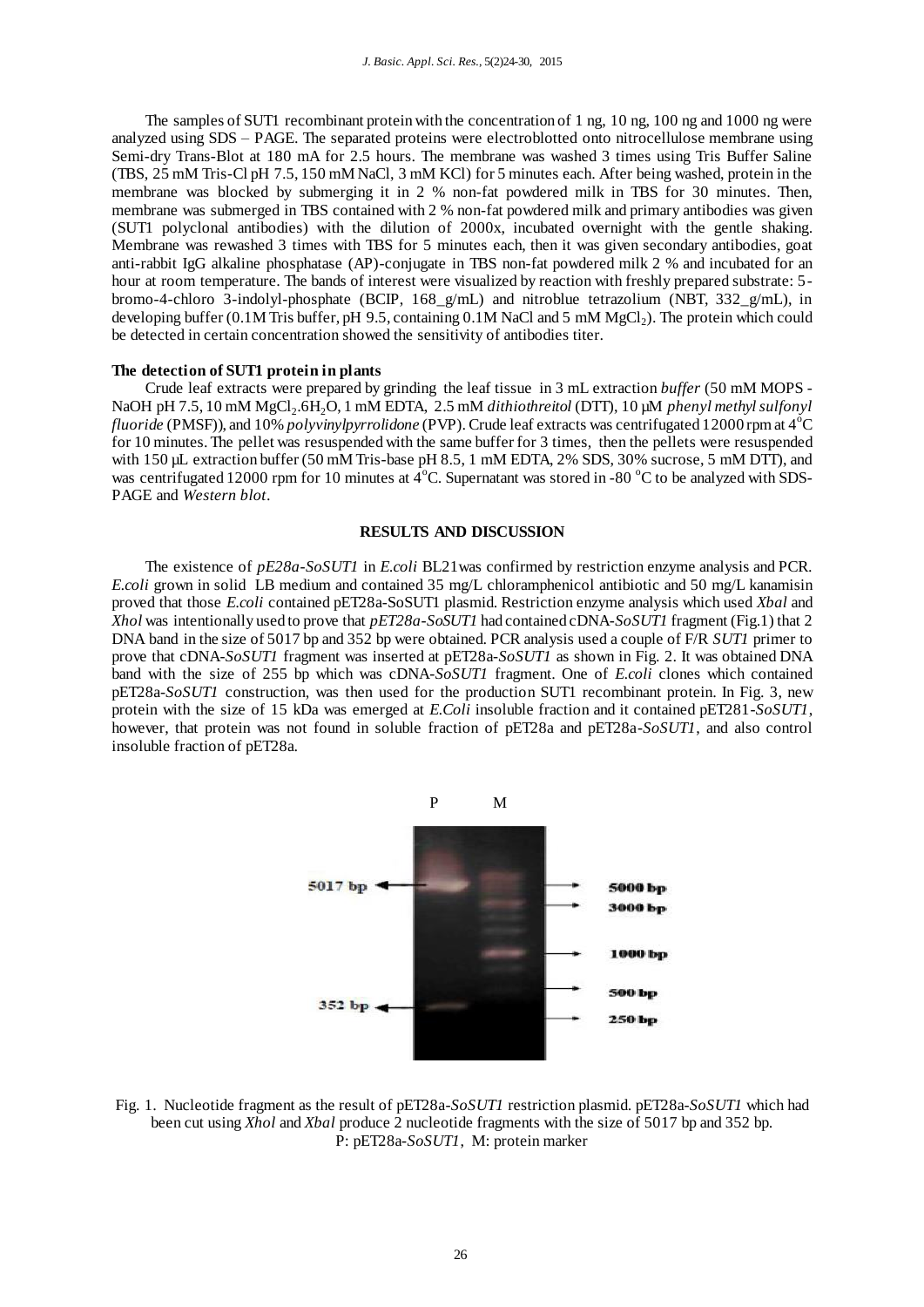

Fig. 2. Product of PCR *E.coli* which contained pET28a-SoSUT1 construction used a couple of SUT1 primer. Lane 1, 2, 3, 4: *E.coli* clones which contained pET28a-*SoSUT1* construction. Lane 5: *E.coli* negative control contained pET28a. M: DNA marker.



Fig. 3. SDS-PAGE analysis expressed fraction protein of soluble and insoluble at *E.coli*. Lane 1: protein marker, lane 2: protein of insoluble fraction pET28a *E.coli*, lane 3: protein of soluble fraction pET28a *E.coli*, lane 4 and 6: protein of insoluble fraction pET28a-*SoSUT1 E.coli*, lane 5 and 7: protein of soluble fraction pET28a-*SoSUT1 E.coli*.

The purification result showed that SUT1 recombinant protein, which had been fused with hexa-histidine tag had been successfully purified by using Ni-NTA resin. Basically, Ni-NTA resin which contained Nickel ion (Ni2+) would be connected to protein which had fussion protein hexa-histidine tag. That bond could be eluted by imidazole with the high concentration of  $100 - 250$  mM. This was intended to release protein which contained hexa-histidine tag which was attached to  $Ni^{2+}$  ion. The contamination of other protein (Fig. 4A) was probably caused by washing before elution, which was not done maximum enough, therefore there was still non target protein engaged in elution. Furthermore, protein electroelution was done towards the contaminated one in order to obtain the pure protein (Fig. 4B). Protein electroelution was an easy method to isolate protein from polyacrylamide gel using electricity [14]. The purification result using this method was specific in which there was only one protein band of SUT1 target with the size of 15 kDa. The purification result was specific in electroelution because only target protein band was cut and removed using electricity.



Fig. 4. SDS PAGE analysis of SUT1 recombinant protein which was washed (A) and SUT1 recombinant protein after electroelution (B). A(lane1-2) SUT1 protein which was still mixed with other protein at the beginning of the washing. A (lane 3-6) SUT1 protein washed in resin and separated from other protein. B SUTl: SUT1 recombinant protein after electroelution. M: protein marker.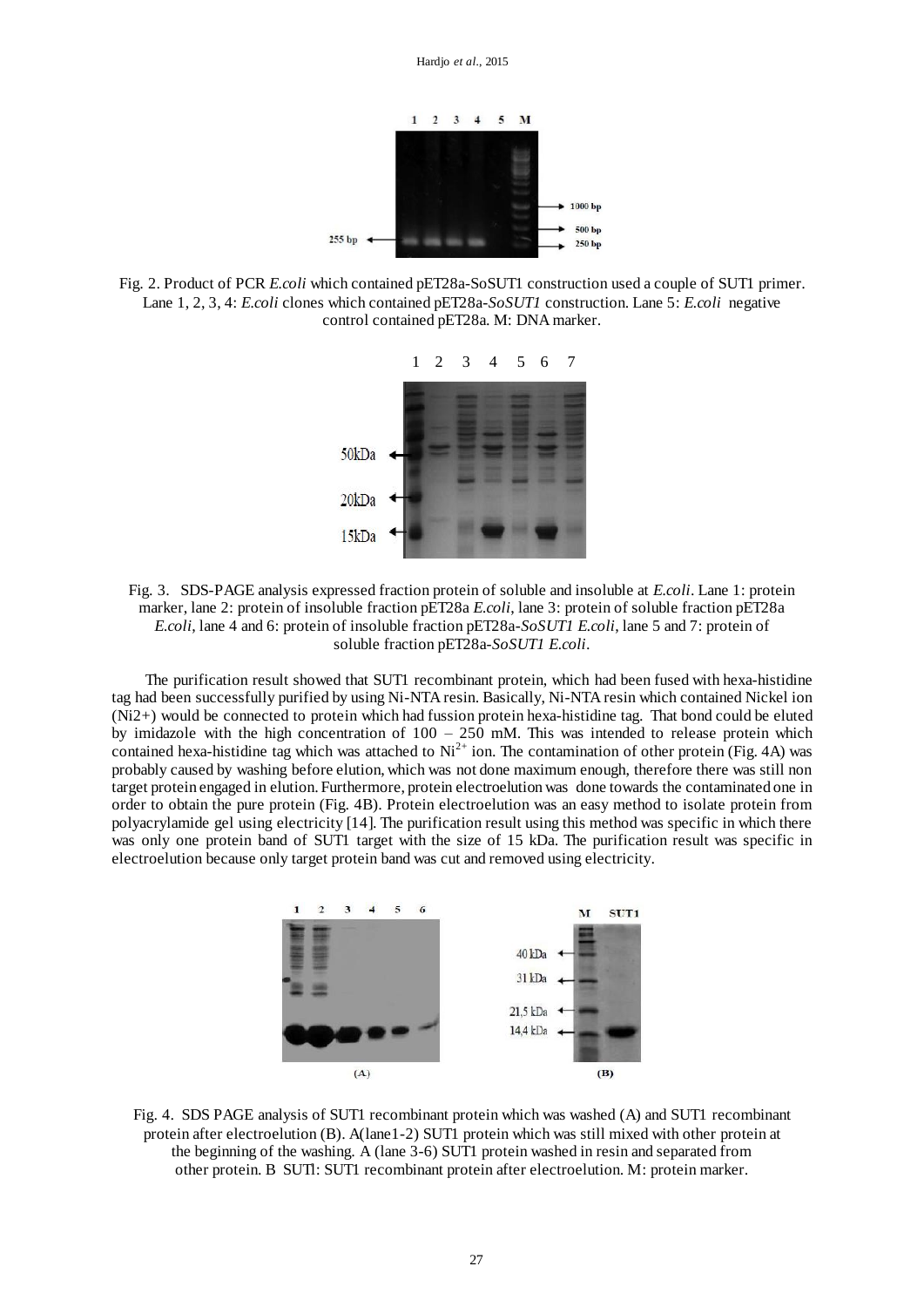Based on *ouchterlony* test (Fig. 5), serum taken for the first time (Ab1) at the 4<sup>th</sup> week after the first injection or the 1<sup>st</sup> week after *booster*, SUT1 antibodies was still not detected, it could be seen because there was not precipitin line. SUT1 antibodies inside rabbit had actually been formed because the first injection of antigen would stimulate B cells and formed antibodies and memory cells called primary response. Antibodies formed in primary response was still little and would increase in the next antigen injection, called secondary response [15]. SUT1 antibodies were detected in serum secondly taken at the  $5<sup>th</sup>$  week after the first injection and at the 2nd week after *booster*. However, serum formed still had low titer, it could be seen from the thin line of precipitin. On the  $6<sup>th</sup>$  week until the  $7<sup>th</sup>$  week, antibodies titer increased, while on the  $8<sup>th</sup>$  week until the  $9<sup>th</sup>$ week, it was most likely to decrease. Precipitin line formed in *Ouchterlony* analysis showed there was match in the bond of antigen and antibodies and it was migrated one another inside gel. This precipitin reaction was specific because only the match antibodies and antigen which could be bond. This method was often used to check the specificity of polyclonal antibodies [16].



Fig. 5. Ouchterlony analysis of SUT1 polyclonal antibodies and SUT1 recombinant protein antigen. Pre : pre immunization serum; Ab1 – Ab 6 : weekly serum (the  $4<sup>th</sup>$  week until the 9<sup>th</sup> week after the first injection). Ab: antibody, Ag: antigen (SUT1 recombinant protein)

Based on Western blot analysis (Fig. 6), SUT1 polyclonal antibodies of Ab4 serum could detect the existence of SUT1 antigen until the concentration 1 ng with antibodies dilution 1 : 2000. As seen in the result, it could be concluded that SUT1 polyclonal antibodies had high titer because it could detect the existence of antigen with the very low concentration, such as 1 ng.





SUT 1 protein detection on plants was done with Ouchterlony and Western blot analysis using sugar- cane protein as antigen. The result of Ouchterlony analysis showed the precipitine line formed between antibodies and insoluble fraction. SUT1 polyclonal antibodies could bind SUT1 protein at insoluble fraction (Fig.7) and it indicated that the protein existed on cell membrane . In soluble fraction, antibodies – antigen bond reaction was not happened, so precipitin line was not formed. This was suitable with the report of [17] that sucrose transporter which was isolated from sugar beet leaves existed on cell membrane.



Fig. 7. Ouchterlony analysis of SUT1 protein on sugarcane plants using serum of the 4<sup>th</sup> SUT1 polyclonal antibodies. A: insoluble fraction. B: soluble fraction ; precipitin line formed at insoluble fraction. Ab: antibody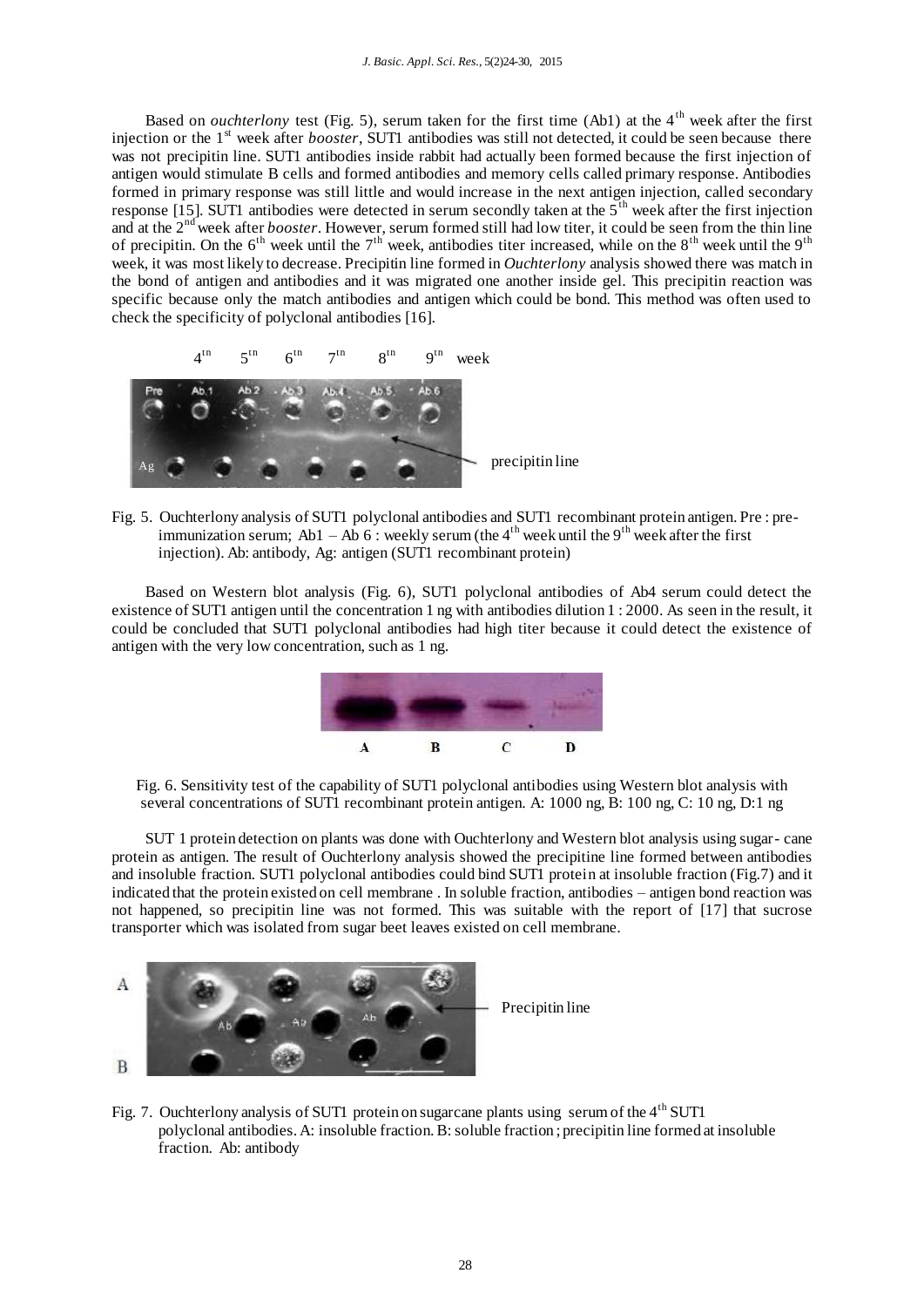The SUT1 polyclonal antibodies has been used succesfully for the detection of SUT1 protein on sugarcane leaves by Western blot analysis (Fig. 8), and specific SUT1 protein band is detected with the size of 65 kDa.



Fig. 8. Western blot analysis of SUT1 protein on sugarcane leaves with SUT1 polyclonal antibodies. Lane 1 and 2: SUT1 protein, lane 3: protein marker.

# **CONCLUSION**

 SUT1 recombinant protein, which was the result of cDNA-*SoSUT1* fragment overexpression on *E.coli* BL 21cells, could be used to produce SUT1 polyclonal antibodies in rabbits. The result of polyclonal antibodies against SUT1 recombinant protein can be applied successfully for SUT1 efficient detection in plants.

### **ACKNOWLEDGEMENT**

This work was supported by Grant Fundamental Research, Dikti, Indonesia. 2011 (on the behalf of Prof. Bambang Sugiharto, Ph.D.).

# **REFERENCES**

- 1. Lemoine, R., B. Lukas, B. Laurence, S. Soulaiman, K. Christina, R. Matthieu, G. Cecile, D. Serge, and B.F. Wol, 1999. Identification of a pollen-spesific transporter-like protein *NtSUT3* from tobacco. FEBS Letters, 454:325-330.
- 2. Riesmeier, J.W., B. Hirner, W.B. Frommer, 1993. Potato sucrose transporter expression in minor veins indicates a role in phloem loading. The Plant Cell*,* 5 :1591-1598.
- 3. Weise, A., Barker, L., Kuhn, C., Lalonde, S., Buschmann, H., Frommer, W.B., and J.M. Ward, 2000. A new subfamily of sucrose transporters, SUT4, with long affinity/high capacity localized in enucleate sieve elements of plants. Plant Cell, 12:1345 – 1355.
- 4. Matsukura, C.A., T. Saitoh, T. Hirose, R. Obsugi, P. Perata, J. Yamaguchi, 2000. Sugar uptake and transport in rice embryo: expression of companion cell-specific sucrose transporter (*OsSUT1*) induced by sugar and light. Plant Physiology, 124: 85-93.
- 5. Rae, AL., JM. Perroux, CPL. Grof, 2005. Sucrose partitioning between vascular bundles and storage parenchyma in the sugarcane stem. A potensial role for the *ShSUT1* sucrose transporter. Planta, 220:817- 825.
- 6. Sugiharto, B., 2009. Isolasi *full length SoSUT1*, Laporan Penelitian Hibah Kompetensi (no published).
- 7. Cheung, H., K. Chan, and C. Cheng, 2002. Production of polyclonal antibody against recombinant goldfish prolactin and demonstration of itsusefulness in a non-competitive antigen-capture ELISA. Comp. Biochem. Physiol. Biochem. Mol. Biol., 131: 37-46.
- 8. Hackell, N., N. Schauer, F. Carrari, A.R. Fernie, B. Grimm, and C. Kuhn, 2006. Sucrose transporter *LeSUT1* and *LeSUT2* inhibition affects tomato fruit development in different ways. Plant Journal, 45: 180– 192.
- 9. Sugiharto, B., M. Hazmi, Slameto, dan P. Dewanti, 2010. Peningkatan produksi gula melalui overekspresi gen *sucrose phosphate synthase* dan *sucrose transporter* pada tanaman tebu (*Saccharum* spp. hybrids). Laporan Penelitian Hibah Kompetensi (no published).
- 10. Garfin, D.E., 1990. One-dimensial Gel Electrophoresis. In M.P. Deutscher (Ed.) Guide to Protein Purification. Methods in Enzymology, 182: 425-441.